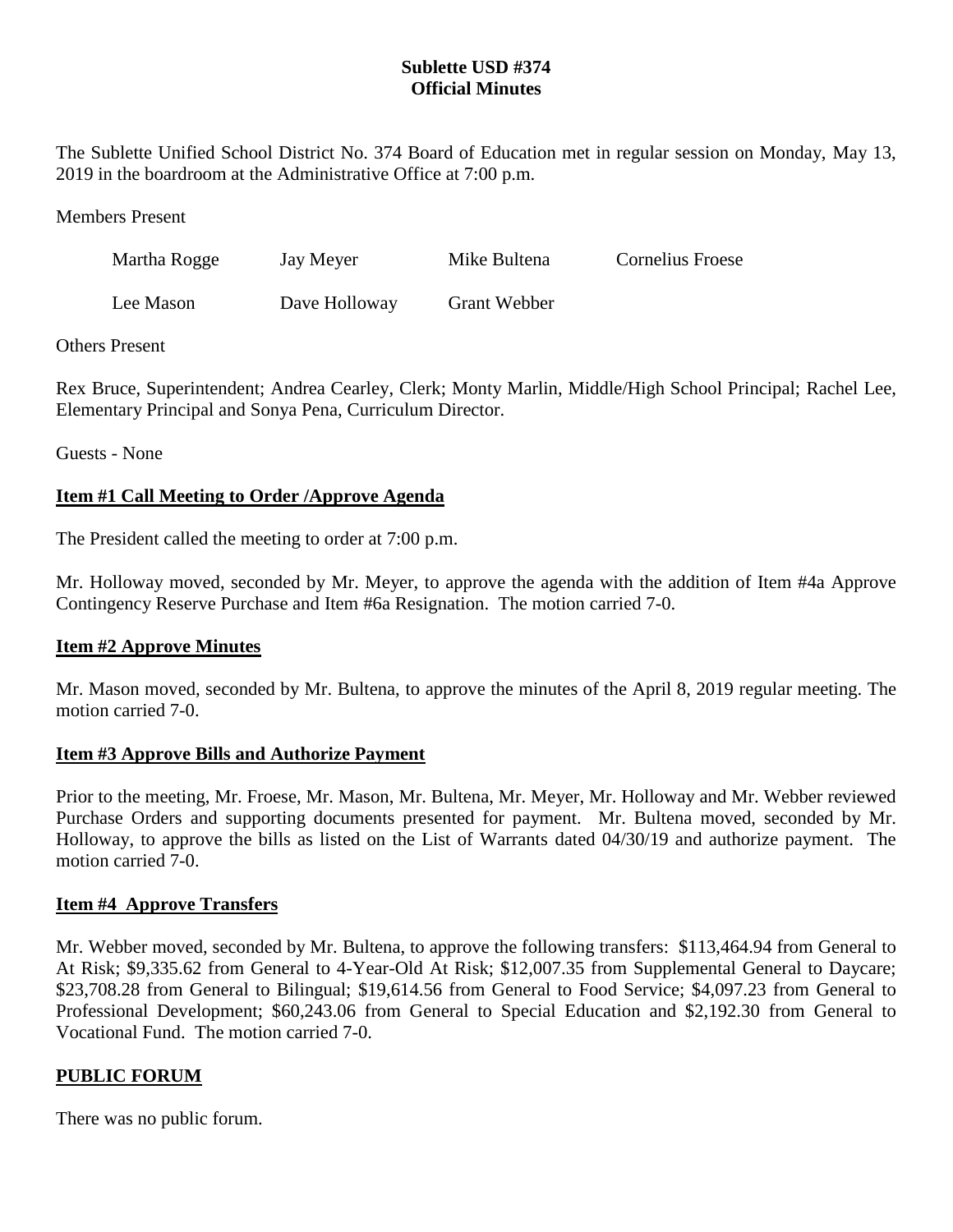Board Minutes Page 2 May 13, 2019

## **Reports**

### Curriculum/Accreditation

Mrs. Pena handed out a list of all the materials, trainings, consultations, etc. which were provided by the LINK Grant this year. The middle school teachers and Mrs. Pena will be attending the MTSS meeting in September. Mrs. Pena went over the KESA report from the accreditation visit on April 17<sup>th</sup>. A final decision was made on the new math textbooks. Mrs. Pena reported they completed the mentoring program with Matt Lambert and Ross Coomes, and they have one more year to complete with Eryn Stokes and Kristy Blair.

### **Principals**

Mrs. Lee reported on the 5<sup>th</sup> and 6<sup>th</sup> grade musical, Junie B. Jones; Kindergarten graduation will be May 14<sup>th</sup> at 2 p.m.;  $6<sup>th</sup>$  grade promotion will be May 15<sup>th</sup> at 9:30 a.m.; Summer School will be May 28<sup>th</sup> thru June  $27<sup>th</sup>$ ; there is a new bicycle rack in front of the grade school thanks to Bob McMullen, Amy Ball and Will Johnson's welding class; Jen Dardis plans to paint a mural in the cafeteria this summer; and Jaime McVey is stepping down from the BEST program and Michelle Avritt will be the new director.

Mr. Marlin reported on State Music at Salina; Vocal and Band Concerts; State FFA trip to Manhattan; MS League Music which we hosted; Baccalaureate at Satanta; 6<sup>th</sup> grade visit to the middle school; Sr. Scholarship Night; HS Graduation; Art/Home Ec Show; Middle School Promotion; Jaren Giesick qualified for State Golf in Hesston; Regional Softball and Baseball will be held this week; we are hosting Regional Track this Friday, May  $17<sup>th</sup>$ ; and the end-of-year steak dinner will be May  $15<sup>th</sup>$  at  $12:30$  p.m.

#### Activities Director

Mr. Marlin gave the report for Mr. Carter under his principal's report.

# SWPRSC/HPEC

Mrs. Rogge reported on the SWPRSC Board meeting and Kelly Gillespie's retirement reception. Mr. Bultena reported on the HPEC meeting.

#### Superintendent

Mr. Bruce reported the open enrollment began today for our Section 125 cafeteria plan transition from American Fidelity to KASB Employee Benefits and will end Thursday. The new metal siding project on the bus barn will continue this summer. Webers have finished installing the new heating/AC controls at the high school, and they are still working on the grade school controls. Discussion was held on the Contingency Reserve purchase of a new school bus. Mr. Bruce encouraged the Board to continue scrutinizing the monthly bills/warrants as this is an important part of their job.

#### **Item #4a Approve Contingency Reserve Purchase**

Mr. Webber moved, seconded by Mr. Bultena, to approve the purchase of a new school bus through Contingency Reserve funds. The motion carried 7-0.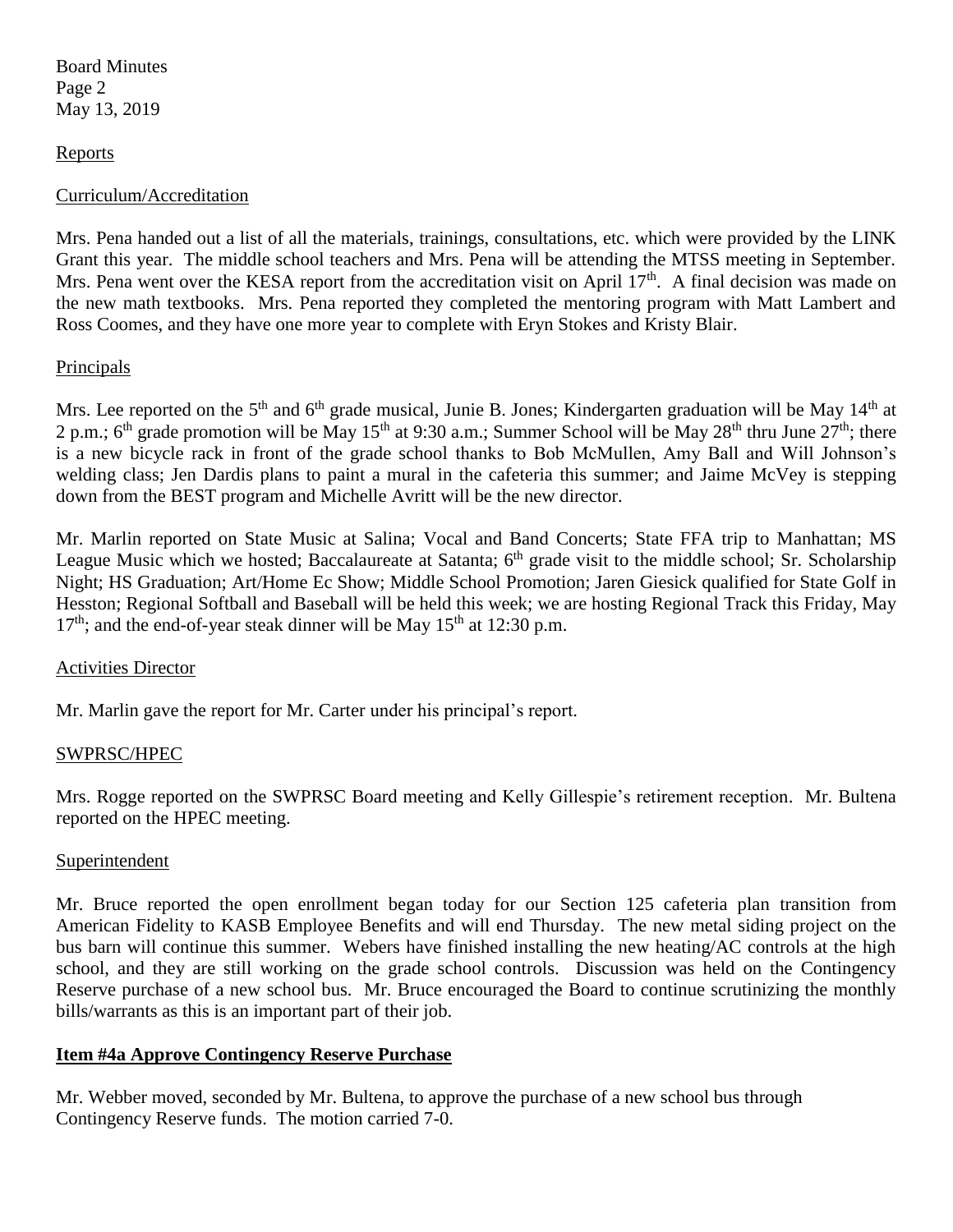Board Minutes Page 3 May 13, 2019

# **Item #5 KASB Membership/Legal Assistance Fund**

Mr. Holloway moved, seconded by Mr. Webber, to pay the KASB membership fee (Option 1) of \$7,208.71 and the legal assistance fund renewal fee of \$2,100 for the 2019-20 year. The motion carried 7-0.

### **Item #6 Executive Session – Non-Elected Personnel**

Mrs. Rogge moved, seconded by Mr. Froese, to go into executive session to discuss candidates for employment, pursuant to the non-elected personnel exemption under KOMA, to include Mr. Bruce, Mr. Marlin and Mrs. Lee in executive session, and the open meeting will resume in the boardroom at 8:20 p.m. The motion carried 7-0.

The Board reconvened to open session at 8:20 p.m.

Mrs. Rogge moved, seconded by Mr. Bultena, to go into executive session to discuss candidates for employment, pursuant to the non-elected personnel exemption under KOMA, to include Mr. Bruce, Mr. Marlin and Mrs. Lee in executive session, and the open meeting will resume in the boardroom at 8:40 p.m. The motion carried 7-0.

The Board reconvened to open session at 8:40 p.m.

## **Item #6a Resignation**

Mr. Meyer moved, seconded by Mr. Froese, to accept the resignation of Ross Coomes as High School Social Studies teacher. The motion carried 7-0.

#### **Item #7 Contract Approval**

Mr. Bultena moved, seconded by Mr. Mason, to approve the list of certified personnel for the 2019-2020 school year. The motion carried 7-0.

Mr. Holloway moved, seconded by Mr. Bultena, to approve the list of classified personnel for the 2019-2020 school year. The motion carried 7-0.

Mr. Webber moved, seconded by Mr. Mason, to approve the list of supplemental contracts for the 2019-2020 school year. The motion carried 7-0.

# **Item #8 Miscellaneous**

- a. The special year end meeting will be Wednesday, June 26, 2019 at 12:00 p.m.
- b. The July Board of Education meeting will probably be moved to July 22, 2019. An official date will be set at the June 10, 2019 Board of Education meeting.